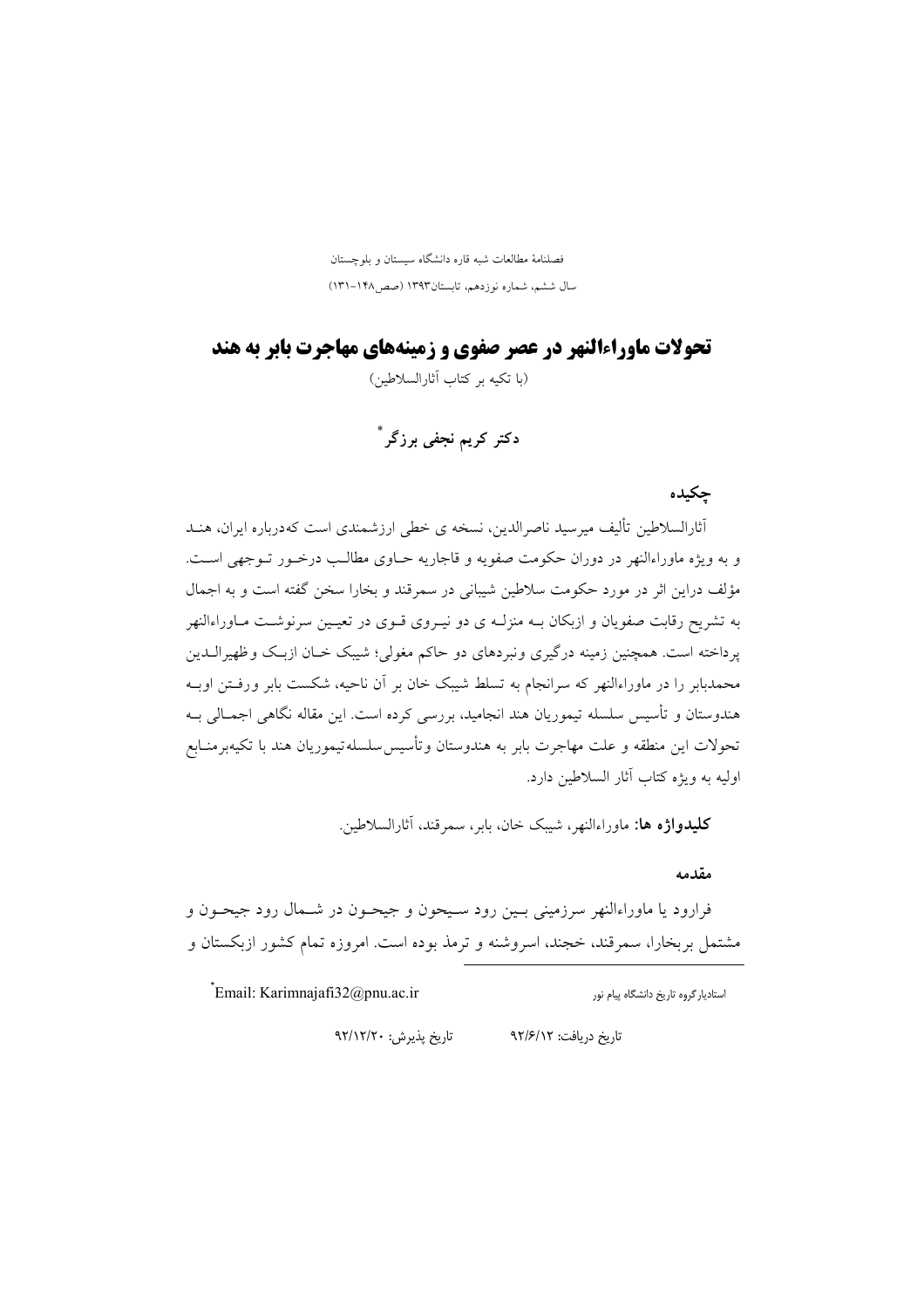بخش اعظمی از تاجیکستان و بخش هایی از قرقیزستان و قزاقستان بر آن منطبقند. نام این منطقه در فارسی باستان «پردری» و دریهلوی «فرارود» بود. در سده ی اول هجری فاتحان عرب این منطقه را«ماوراءالنهر»نام نهادند. (فردوسی،۱۳۶۳: ۱۵۳/۲)فردوســی در مورد این تغییر نام میسراید:

اگر پھلوانی ندانی زبان فرارود را ماوراءالنهر خوان (فروزانی،۱۳۷۷: ۲۲۱-۱۸۰)

کرونولوژی تحولات ماوراءالنهردرارتباط بـا ايـران تـا عـصر قاجـار حـاوی پيــشينهای طولانی است. این منطقه پنج قرن، بزرگترین مهد تمدن اسلامی ایران و مرکز حکومتهای ایرانی و تا دوره قاجاریه تابع حکومت مرکزی ایران و مولد و مدفن بـسیاری از دانـشمندان بزرگ ایرانی بوده است. ماوراءالنهر درعصر تیموریان به لحـاظ فرهنگــی رشــد چــشمگیری یافت زیرا تیمور گورکانی، علما، فضلا، مهندسان و هنرمندان را از نــواحی مفتوحــه بــه ایــن منطقه کوچ داد و بدین ترتیب بر غنای فرهنگی این منطقه افزود.

مرگ تیمور و تقسیم قلمرو او میان فرزندان و نوادگانش کشمکش هایی را بـین آنــان و ازبکان در این منطقه فراهم آورد. با توجه به گزارشات موجود از متون دست اول تـاریخی این دوران، اصلی ترین انگیزه ی ارتباط و درگیریهای نظامی ازبکان با بازماندگان تیمـور در ماوراءالنهر علاوه بر ارضاي حس توسعهطلبي قلمرو حكومتي، انتقام جويبي و غارت بود كـه بعدها با تأسیس دولت قدرتمند شیعیمذهب صفویه، انگیزه ی مـذهبی نیــز بــه انگیــزههــای سیاسی آنان افزوده شد. غارت و قتل عامهای صفویان و ازبکان هنگIم لشکرکشی بـه ایــن منطقه نشان میدهد که هر یک اهداف درازمدتی را در این ناحیه دنبال می کردهاند.

## سوال، روش و پیشینه ی تحقیق

سئوال اصلی این یژوهش ریشه پابی چگونگی تاسیس سلسله تیموریان هند توسط بــابر است. گمان بر آن است که بابر فرمانروایی در سرزمین اجدادی خود، ماوراءالنهـر، را تــرجیح می داده است اما حضور مدعی قدرتمندی ماند شیبک خـان ازبـک مـانع وی در تــسلط بــر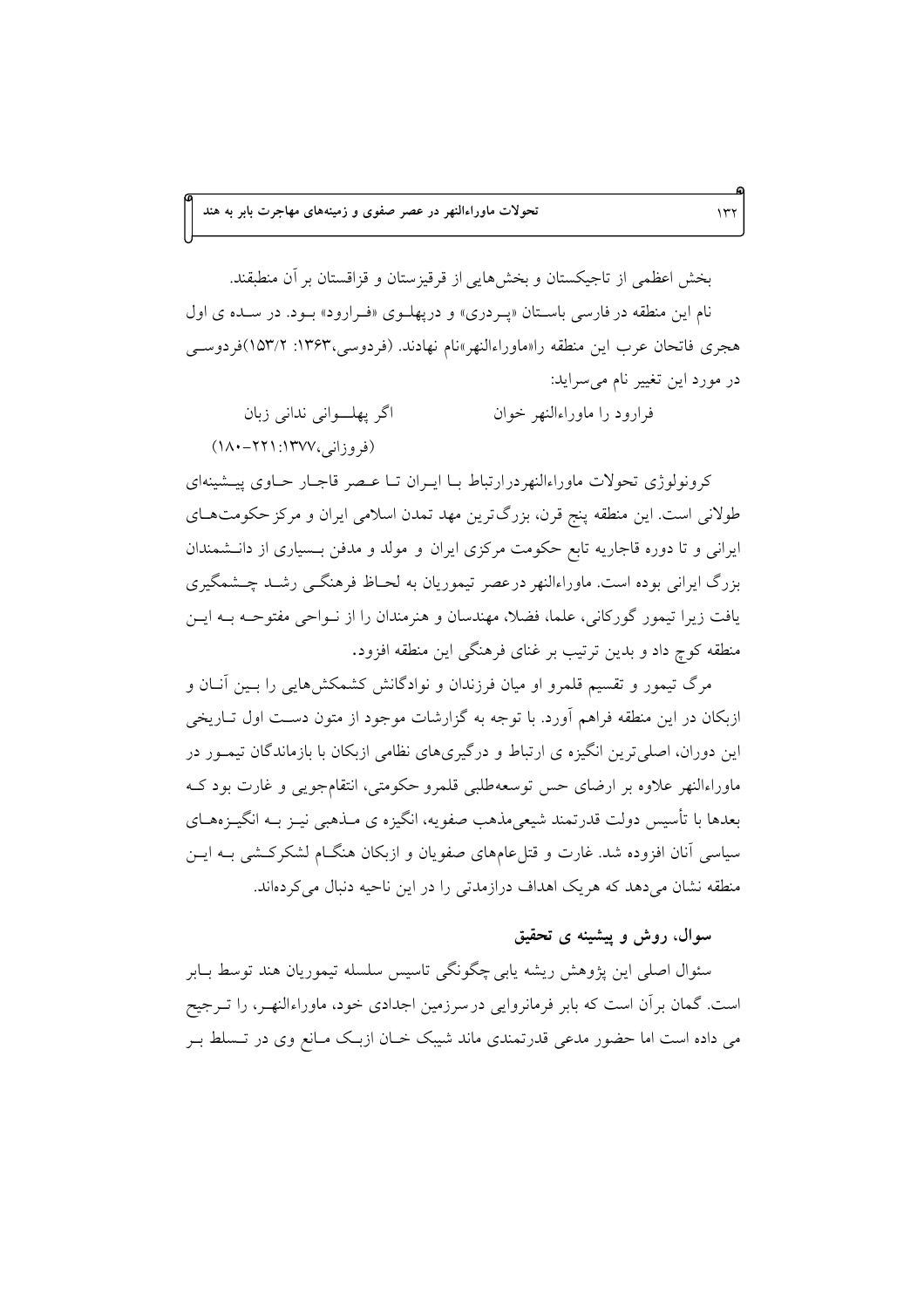مسند در آن ناحیه شده و بابر، ناگزیر، به هند روانه شده است. روش پژوهش در ایــن مقالــه کتابخانه ای و بر اساس واکاوی انتقادی اطلاعـات و دادههـای نــسخه خطـی آثارالــسلاطین است. روشن کردن علت مهاجرت بابر از ماوراءالنهر به هند و تاسیس فرمانروایی تیموریـان در أن سرزمين، برأيند اصلى اين تحقيق است.

درخصوص موضوع این پژوهش و پیشینه تحقیق اَن باید گفت، تا اَن جـا کـه بررســی شده است، هیچ مقاله یا کتاب یا پایان نامـه دانــشگاهی تــا کنــون بــه آن نپرداختــه و از ایــن جهت، نیاز به چنین پژوهشی احساس می شود.

## نسخه خطى أثارالسلاطين

أثارالسلاطين تأليف سيد ميرناصرالدين بن سيد اميرمظفرخان ازجملـه منـابع ارزشــمند درباره ايران، هند و بويژه ماوراءالنهر در دوران حكومت صفويه و قاجاريــه اسـت. مؤلَّـف تحولات ماوراءالنهررا در دوران حکومت سلاطین ازبک و هشتر خانیان به اجمال و سلاطین منغیتیه به تفصیل تشریح کرده است.از جمله اطلاعاتی درباره حکومت سـلاطین شـیبانی در سمرقند و بخارا به دست داده که نشان می دهد با روی کار آمدن حکومت شـیعی مـذهب صفوی به دشمنی با آن یرداختند و به دنبال استیلا بر سمرقند، ستمهایی بر مردم آن دیار روا داشتند.

از خلال روايات مؤلف مي توان به تحولات ماوراءالنهر و ايران و نحوه يـاري خواســتن مردم سرقند از ظهیرالدین محمدبابر حاکم فرغانــه و انــدجان و زمینــه درگیــری ایــن حــاکم مغولی با شیبک خان در ماوراءالنهرکه سرانجام به شکست بابر و رفتن او به هنـد و تأسـیس سلسله تيموريان هند انجاميد، پي برد. مؤلف درباره سبب تأليف اين اثر ميiويسد:

«مدت سي سال ريزهخوار خان فضلاً و مطالعه مصنفات ايشان بـودم ...اگرچــه قبـل از این تحفه ظاهرین و کنوزالاتقیا به ذکر حضرت اولیاءالله جمع|وری نمودم خار خار این تمنا که تاریخ مفصل به ذکر سلاطین بخارا تصنیف کـنم و ازارواح حـضرت سـلاطین فیـضی و نصیبی یابم. بنابرآن توکل به خدا نموده، شروع به ذکر گذشتگان کرده، از نشر و نظـم آنچــه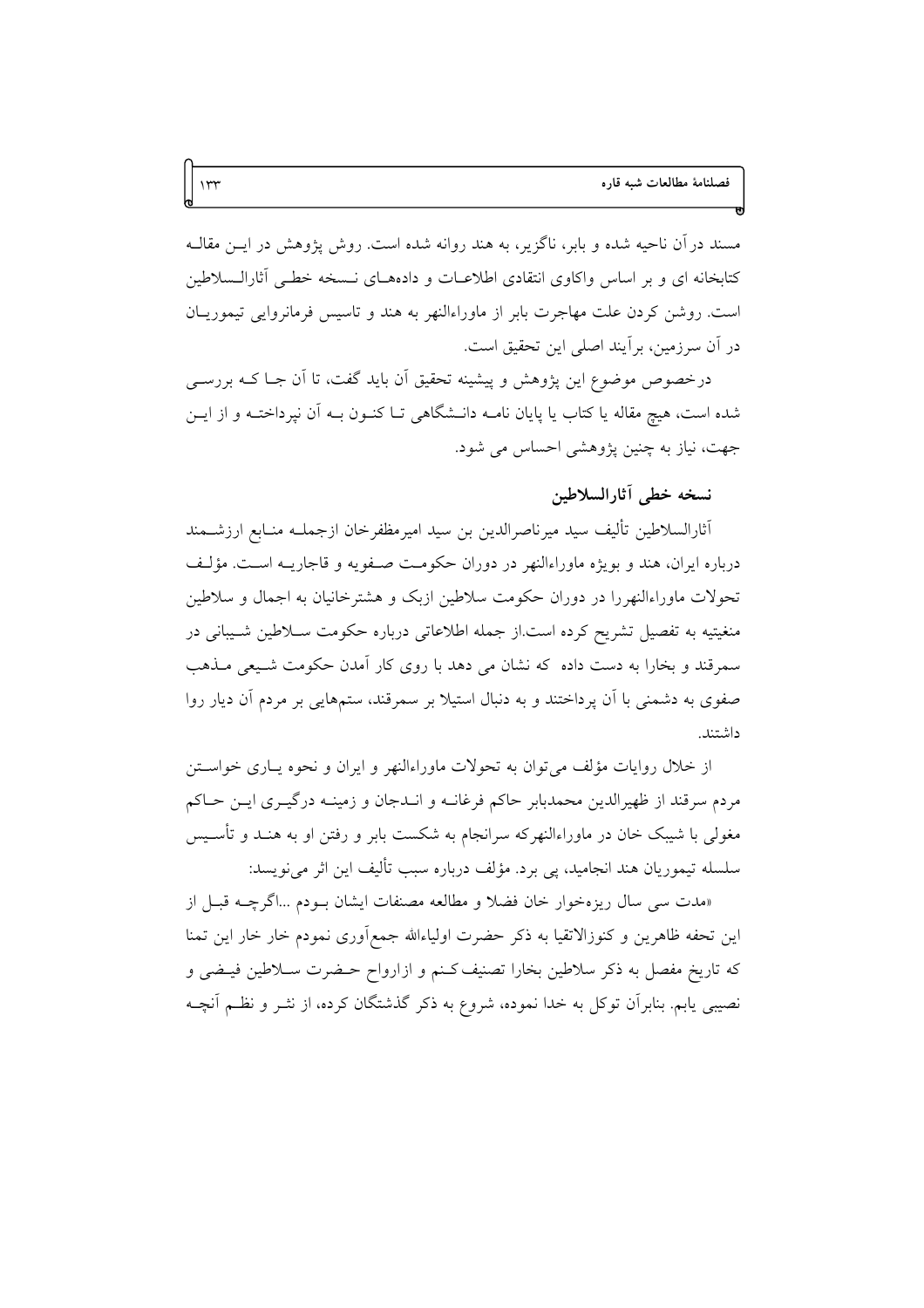تحریر نمودم از سخن عزیزان به قدر ضعف حال مندرج داشتم به امید اینکه شـاید کـسی را به كار آيد.» (سيد مير ناصرالدين، ١٣٩٠: ٧١٣)

وی ادامه میدهد: «پوشیده نماند که در اول بهار سنه یکه زار وسیـصد و بیـست و دو تواریخ سلاطین بخارا را شروع نمودم. باری یادگاری ازسلاطین بخارا بماند. سبب فاتحه بــه روح پاک ایشان گردد و شاید که صاحبدلان به صدقه ایشان را به فاتحه روح ایــن خاکــسار عنقای گوشه گمنامی را یادی نمایند. انتخاب کردم از روضـهالـصفا و تــاریخ مقـیم خــانی و تاریخ وجیز تحفه خانی و تاریخ معین و مجموعه قاضی جمعـه قلـی مـسمی گردانیـدم بـه أثارالسلاطين و نهادم به سه مقاله أن را. مقاله اول: در طبقــه ســلاطين شــيباني خانيــه، مقالــه دوم:در طبقه اشترخانيه و مقاله سيوم: در طبقه منغيتيه.» (همان پيشين)

سيد ميرناصرالدين از آن جا كه هفت سال در ركاب امير مظفراز سلاطين منغيتيه بخــارا بوده، اطلاعـات ارزشــمندي دربــاره دوران حكومــت او بدســت مــىدهــد.(ســيد ميــر ناصرالدین،۱۳۹۰/۷۱۴:۱۳۹۰) ظاهرا بعد از قتل محمدشریف دیوان بیگی، دشمنان سـعایت نمـوده با این وجود امیرمظفر همیشه بنده نوازی را از او دریغ نداشته است.(همان، ۷۱۵)

چنان که اشاره شد پس از مرگ تیمور، قلمرو او میان فرزندان و نوادگانش تقسیم شـد و کشمکشهایی را در ماوراءالنهر فراهم اَورد. با کشته شدن سـلطان ابوسـعید در جنگ بـا اميرحسن بيگ أُقَّ قويونلو(٨٧٢هــق)، پسرش احمد سلطان كه درسمرقند و بخارا حكومـت می کرد، پادشاه ماوراءالنهرشد. سلطان محمود میرزا پسر دیگـر ســلطان ابوســعید بــه حــصار شادمان رفت و درآن جا سلطنت مستقلی تشکیل داد.

میرزا عمرشیخ برادر أن ها نیز حاکم فرغانه شد و اخسی را برای تختگاه خود برگزیــد. دیری نپایید که سلطان احمد میرزا و سلطان محمود میرزا به واسطه نارضایتی از رفتار میــرزا عمرشیخ تصمیم به مقابلـه بـا اوگرفتنـد ولـی او در۴ رمـضان۸۹۹ هـــق بـه طـور ناگهـانی در گذشت.

پسرش ظهیرالدین محمدبابر(٨٧٧– هـ ق) چنان كه از نوشتههایش در واقعات بابری بـر می آید دوازده سال بیش نداشت که در ۸۹۹ هـ ق در اندجان، پایتخت فرغانـه بـه یادشـاهی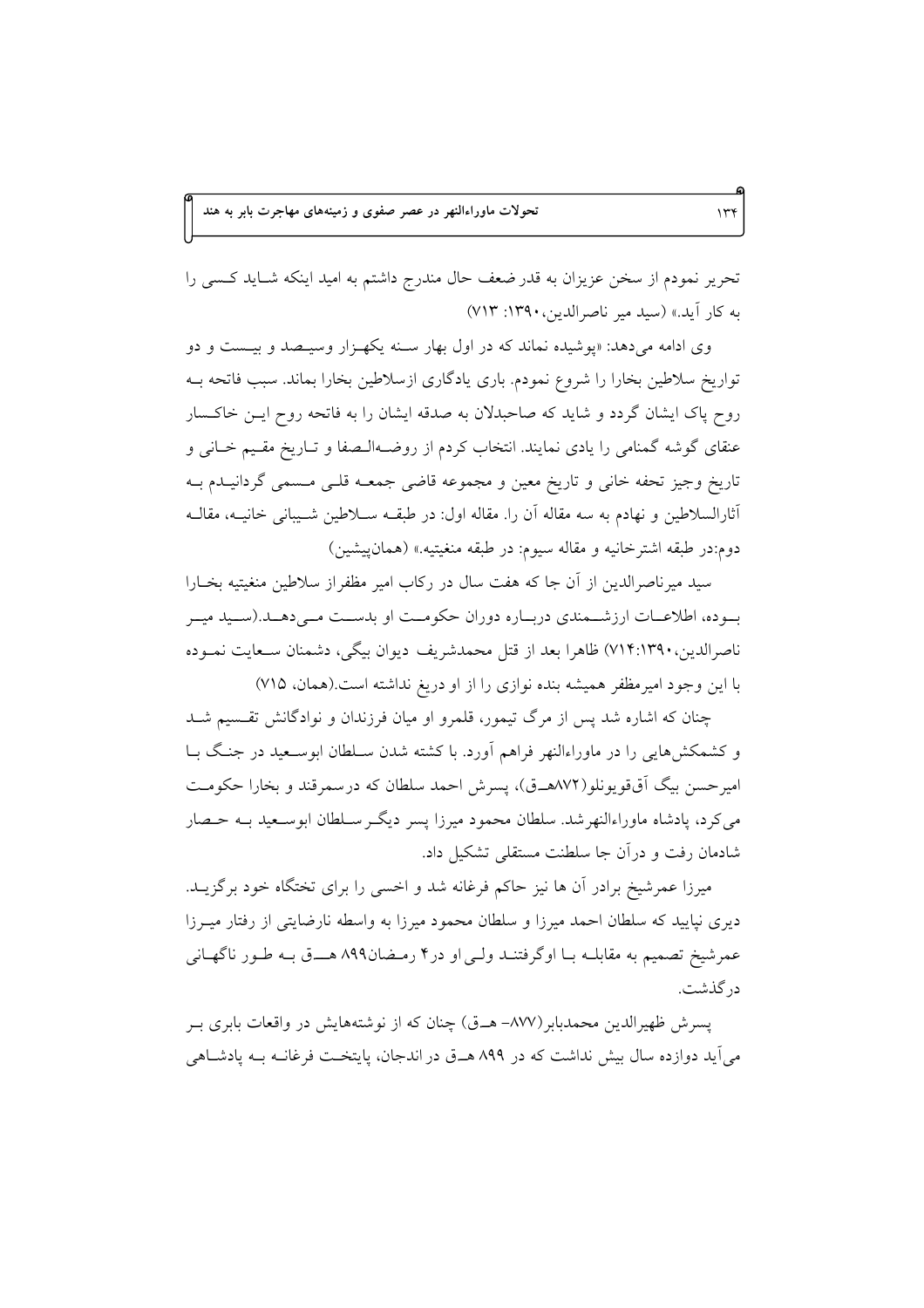رسید (خواندمیر،۱۳۵۳: ۹۲–۹۷؛ بابر،۲:۱۳۰۸)؛ اما دخترش،گلبدن بیگم، سـال جلــوس او را ۵ رمضان ۹۰۹ هـ ق ثبت كرده است.(گلبدن بيگم، ۱۳۸۳: ۲۹)

ظهيرالدين محمد بابر و تحولات أينده

عمده دوران زندگانی بابر به نبرد با خویـشاوندان خـود، شـیبک خـان/ شـیبانی خـان، مؤسس سلسله ازبکان، وعبیدالله خان ازبک برسر تـصرف سـمرقند، سـيس تـصرف هنــد و تأسيس سلسله تيموريان هند سپري شد.

بابرازابتدا تا مدت يازده سال درماوراءالنهر با سلاطين جغتائيه، تيموريه و ازبكيه جنگيد و كوشيد ماوراءالنهررا تحت تسلط خود درأورد.(همان پيشين)

ابتدا با عموی خود، سلطان احمد میرزا که حاکم سمرقند و بخارا بود و سپس بـا دایـی خویش، محمود سلطان، حاکم تاشکندکههرکدام طمع در قلمرو وی داشتند، درگیــر شــد.بــا مرگ سلطان محمود خان(۹۰۰هــق) پسرش، بایسنقر میرزا، به حکومت سمرقند رسید. بــابر تصمیم گرفت اوراتیه را که جزء قلمرو پدرش محسوب می شد و در اختیـار بایـسنقر میـرزا بود تصرف کند.

در آن هنگام سلطان علی میرزا برادر بایسنقر میرزا حاکم اوراتیــه بــود و چــون از قــصد بابر باخبر شد، ذوالنون را مأمور حفاظت از قلعه کرد، بنـابراین بـابر کــاری از پــیش نبــرد و بدون نتیجه به اندجان بازگشت. در این میان سلطان علی میرزا و برادرش بایسنقر میــرزا بــر سر پادشاهی به نزاع برخاستند در نتیجه برخی از یاران بایسنقر میرزا از او جدا شدند.

بابر با استفاده از اختلاف میان آنان درصدد تصرف سمرقند بر آمد. سلطان علی میرزا بـا وی موافقت کرد و به اتفـاق در موضــع کــاردزن بــا ســپاه بايــسنقر ميــرزا جنگيدنــد و او را شكست دادند.

بایسنقر میرزا به سمرقند گریخت و بابر وسلطان علی میـرزا آن ناحیــه را در محاصـره گر فتند.

سلطان علی میرزا چون از محاصره خسته شد بـه بخـارا بازگـشت امـا بـابر عاقبـت در ربيــع|لاخــر ٩٠٣ هـــــق أن ناحيـــه را گرفــت و وارد ســـمرقند شـــد(همـــان،٢٢٥-٢٣٣)؛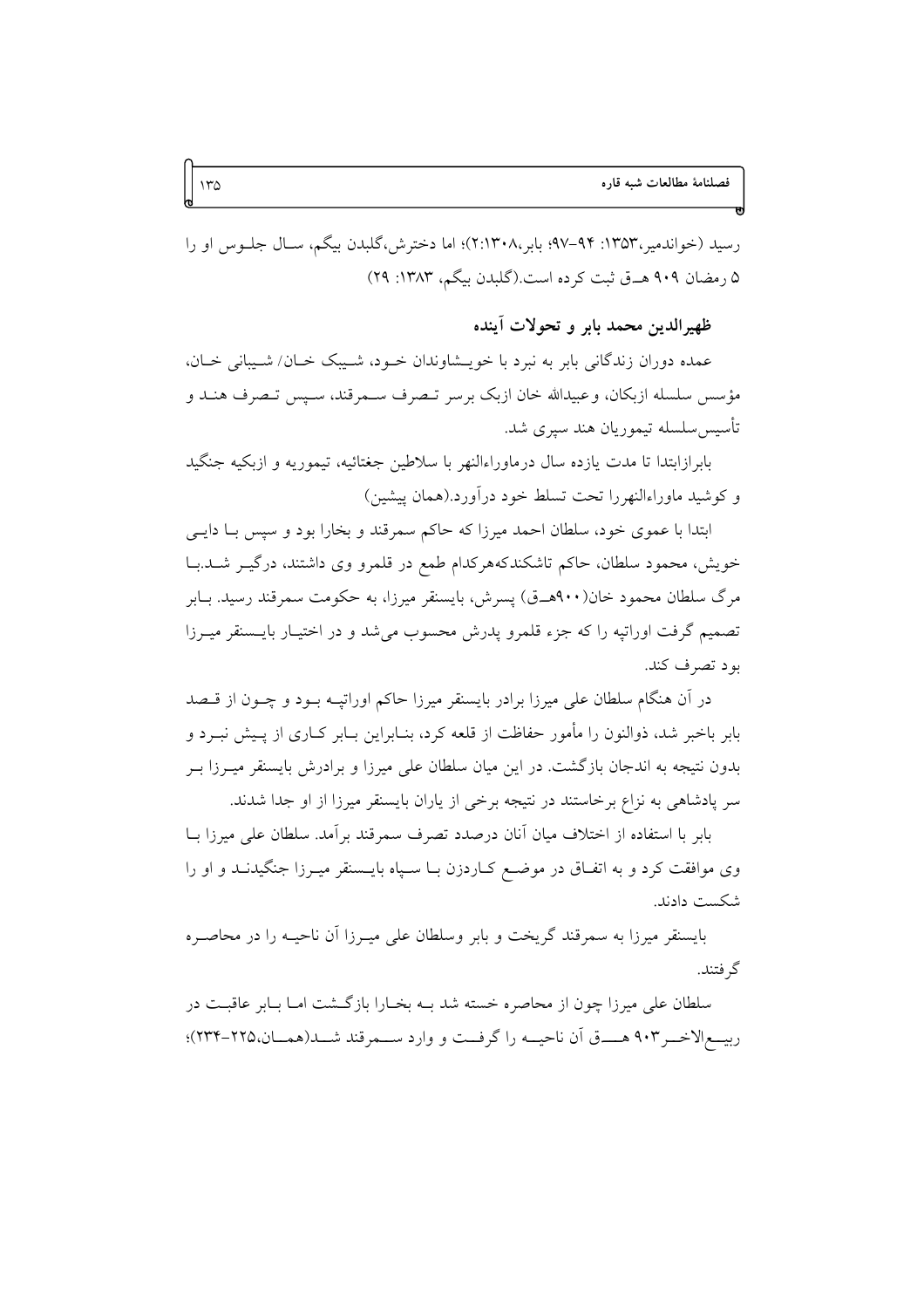تحولات ماوراءالنهر در عصر صفوی و زمینههای مهاجرت بابر به هند



ظهيرالدين محمد بابر

اما چهارماه بعد لشکریانش به سبب قحط و غــلا و فقــدان غنــایم جنگــی و بــی پــولی پراکنده شدند ودر نتیجه او نتوانست در سمرقند دوام بیاورد، ناگزیر به انـدجان رفـت و در آن جا جهانگیر میرزا و امرای سرکش را به اطاعت درآورد. سلطان علی میرزا نیز با استفاده از عدم حضور بابر در سمرقند آن ناحیه را گرفت و امور مهم سـلطنت را در اختیـار محمــد مزید ترخان نهاد (محمدیاربن عرب قطغان، ۱۳۸۵: ۵۴–۵۵)؛ اما دیری نپایید که محمد مزیــد ترخان چنان قدرتی یافت که برای سلطان علی میرزا نامی جز سلطنت باقی نماند.

بنابراین سلطان علی میرزا کوشید وی را به حیله از میان بـردارد امـا او متوجـه شـد، از سمرقند بیرون رفت و از بابر دعوت کرد کـه بـه سـمرقند بیایـد.(بـابر، ۱۳۰۸: ۳۸) بـابر در ذي قعده ۹۰۵ رهسيار سمرقند شد ولي به دليل مخالفت سـلطان علـي ميـرزا نتوانــست وارد

۱۳۶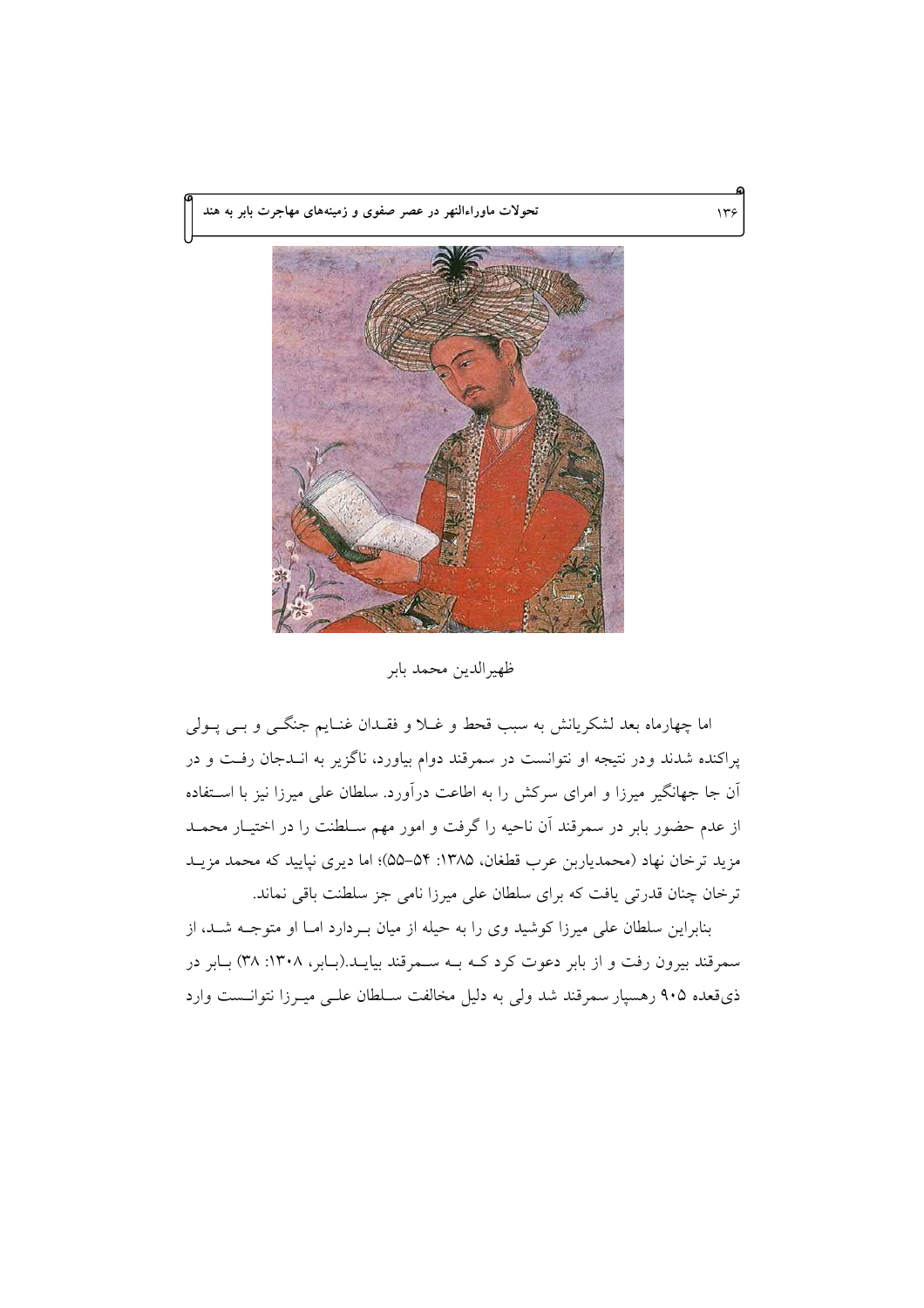شهر بشود و ناچار به سوی کش رفت. درراه شنید شیبانی خان، محمـد مزیـدترخان حـاکم قلعه حصار شادمان را در دبوسی شکست داده و عازم بخارا است.

شیبانی خان با جمع[وری اوزبکان دشت قبچـاق عــزم تــسخیر ســمرقندکرد. چــون بــه حدود سمرقند رسید، سلطان علی میرزا حاکم سمرقند در حصار شـهر متحـصن شـد و بـر استحکام برج و بارو پرداخت. از آنجا که سلطان علی میرزا نامی بیش از سلطنت نداشت و خواجه يحيى پسر عبدالله در آن بلده تمام امور را انجام مىداد، شيبک خــان بــه او پيغــام داد اگر با او موافقت نماید هر نوع که بخواهد میتواند زندگی کند. از طرف دیگر زهـره بیگـی أغا، مادر سلطان علی میرزا نیز به شیبک خان پیغام داد در صورت ازدواج بـا او ســمرقند را به او خواهد داد. از این رو سلطان علی میرزا را نزد شیبک خان فرسـتاد و بــه گــواه مؤلــف آثار السلاطين:

«صاحبقران دریادل در مرغزار کانگل منزل گزید، حـدیث صـلح درآورد. آخرالامـر بـه هزارحیله و تدبیر و افسون در روز جمعه والی مذکور را بیـرون بـه عهـد و وفـا و سـوگند برآورده، در کنار دریای زرافشان رشته حیات او را مقطوع گردانید. علــم شــهریاری را خــود برافراشت و سمرقند را محل و مقر لشکر ظفراثر خودگردانید، تمام ولایت مـاوراءالنهررا بــه قبضه اختیار خود درآورد. الحال، سیاه سهمناک بی باک اوزبک چنان استیلا یافت که معموره عالم در آن عصر چون فقر دل عاشقان خراب گردید»(سید میرناصرالدین، ۱۳۹۰: ۱۸)

شیبک خان بدین ترتیب سمرقند را متصرف شد، بابر از شهر کش حرکت کرد و خــود را به یازییلاق رسانید و از آن جا به پیشنهاد خواجه ابوالمکارم ًبه طـرف ســمرقند رفــت و طــي حملــهاي ناگهــاني بــه گفتــه خــودش در عــرض١٢روز ســـمرقند را پــس گرفــت (بابر،۵۴:۱۳۰۸) وخواجه ابوالمكارم و اعاظم سمرقند از او استقبال نمـوده و او را بــه شـهر در آوردند.(جهانگشای خاقان، ۱۳۶۴: ۳۶۵)

مردم سمرقند نیز قریب به چهارصد یانصد ازبک را با سنگ و چوب کشتند. جــان وفــا میرزا داروغه شهر گریخت و شیبک خان به جانب بخارا رفت. بابر کوشـید تـا اتحادیــهای از امرای اطراف برای سرکوب قطعی شیبک خان ایجاد کند و با هزار نفر به تعقیب شیبک خــان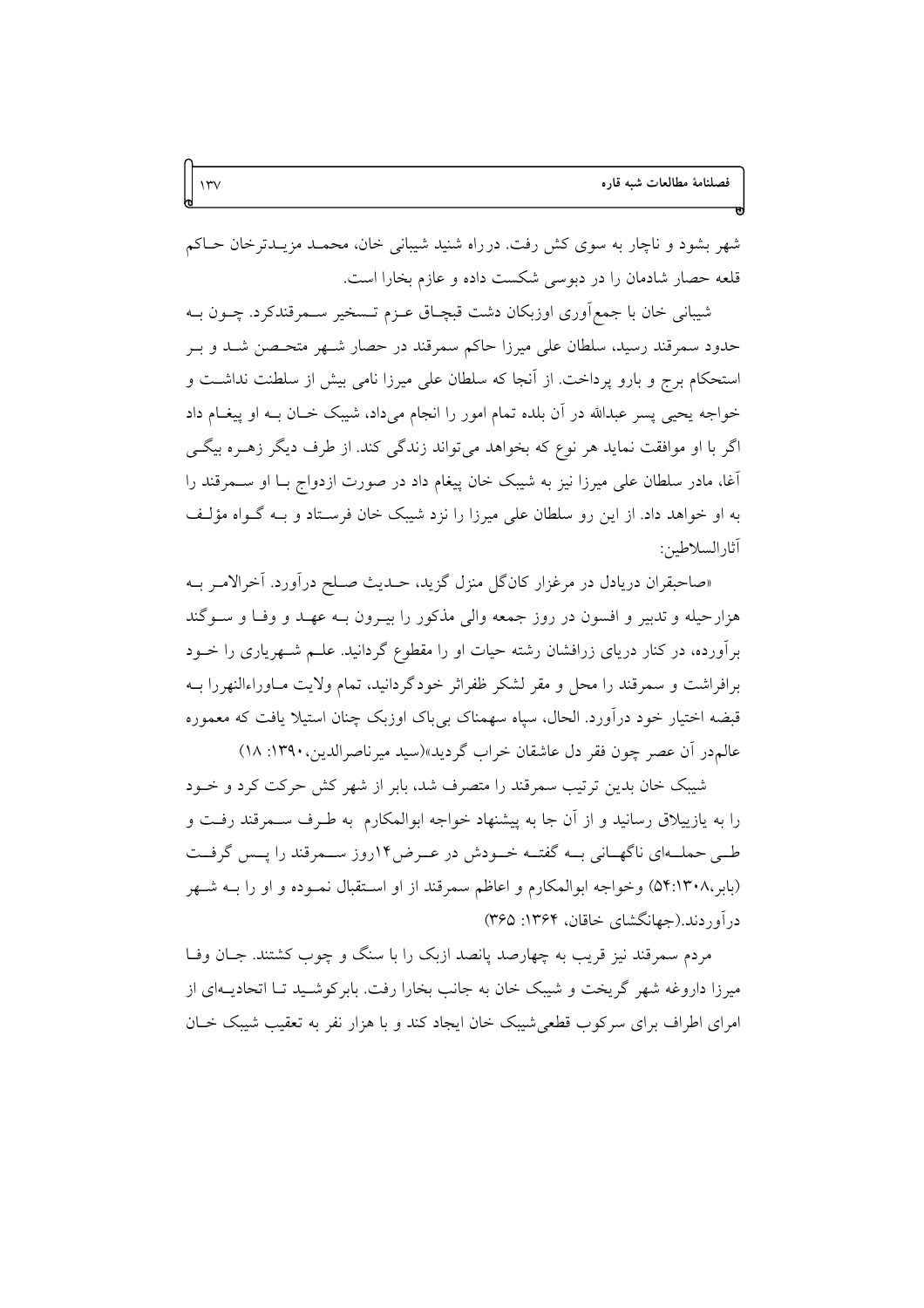یرداخت و با سیاه هشت هزار نفری او جنگید ولی توفیقی نیافت و بـه سـمرقند بازگـشت. (جهانگشای خاقان، ۳۲۶:۱۳۶۴)

شیبک خان در شوال ۹۰۶ از بخارا به طرف سمرقند رفت. بابر برای رویارویی بـا او از شهر خارج شد و در موضع کاردزن جنگی بین آنان درگرفت که بسیاری از امرای بابر ماننــد ابوالقاسم کوه برکشته شدند و خودش نیز به سوی سمرقند گریخت (خواندمیر، همان،۲۸۷-٢٨٩) بابر به دلیل کمی آذوقه و پراکندگی سپاه اندجان از سمرقند به حصار شادمان گریخت و شیبک خان بر تخت سلطنت سمرقند تکیه زد.(جهانگشای خاقان، ۱۳۶۴: ۳۲۶)

ازبکان پس ازتصرف سمرقند به انتقام خود جمع کثیری از سمرقندیان ازجمله خواجـه ابوالمکارم راکشتند.(همانجا) شیبک خان در حصار شـادمان بـابر را محاصـره کـرد و ایــن محاصره شش ماه طول کشید. شیبک خان به بابر پیغام داد اگر خواهرخود، خـانزاده عایــشه خانم، را به او بدهد محاصره را خواهد شکست.(گلبدن بیگم،۱۳۸۳:۳۰) بـابربــه خواســته او یاسخ مثبت داد و خانزاده به عقد شیبک خان درآمد.(دوغلات، ۱۳۸۳: ۷۱)

يس از آن بابر به اندجان رفت اما سلطان احمد تنبل قلعه را تصرف كرده و او را بــه آن جا راه نداد. بابر پیش دایی خود سلطان محمود خان رفت و مـورد اسـتقبال او واقــع شــد. (جهانگشای خاقان، ۱۳۶۴: ۳۳۳) ازبکان اندجان را نیز تصرف کردند و سلطان احمد تنبـل را به قتل رساندند. شیبک خان آن گاه با سلطان محمود خان جنگید و پیروز شد.

بابر پس از آن به حصار شادمان گریخت و از آن جـا کـه موقعیـت ثـابتی نداشـت بـه پیشنهاد میرمحمد باقر نامی به بدخشان رفت. از آن جا راهی کابل شد و در اواخر ربیع الاول ۹۱۰ آن شهر را از محمد مقیم ارغون، امیر شهر باز پس گرفت. (علامـی،۱۳۷۲:۱۳۷۲\$لبــدن بیگم،۱۳۸۳:۱۳۸۳ خواند میر،۱۳۵۳: ۴/ ۳۰۸) و در آن جا مانــد. در ۹۱۱هــــق ســلطان حــسین میرزا بایقرا فرمانروای هرات از بیم شیبانی خان از بابر کمک خواسـت و او رهــسپار هــرات شد.(گلبدن بیگم،۳۲:۱۳۸۳) و با آن که در راه خبـر مـرگ سـلطان حـسین را شــنید امـا بــه حرکت خود ادامه داد و در هرات با بدیع|لزمان میرزا و مظفرحسین میـرزا، پــسران ســلطان حسین میرزا ملاقـات کـرد ولـی کوشـش۱مـایش بـرای اتحـاد بـر ضـد ازبکـان بـه جـایی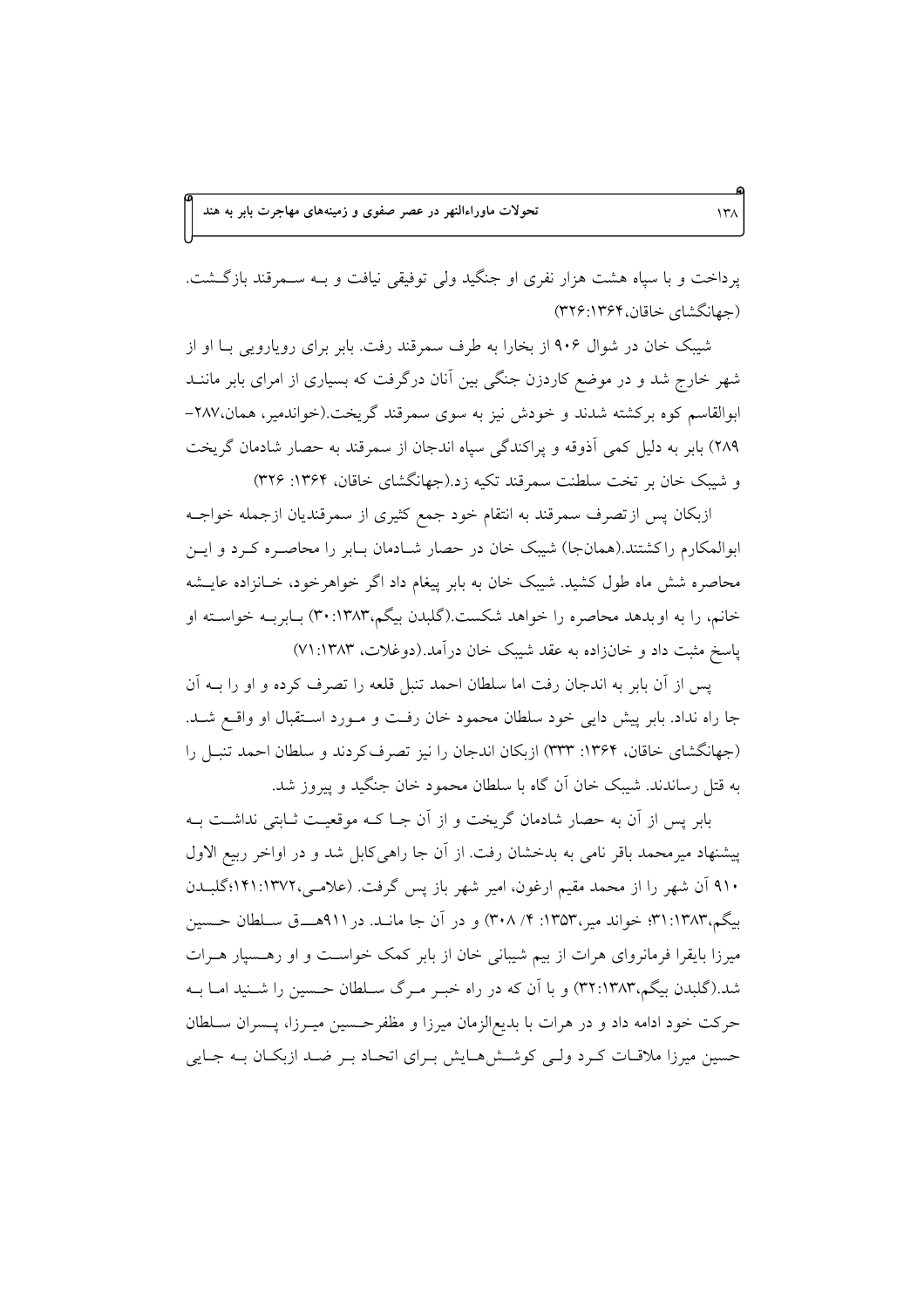نرسيد.(علامي،١٨٧٧م:١/ ٨٩-٩٠؛ رياض الاسلام، ١٣٧٢: ٢٠-٢١؛ روملـو،١٣٥٧: ١٢٢-١٢٣) مرگ سلطان حسین میرزا بایقرا و بی لیاقتی پسرانش موجب شــد کــه شــیبانی خــان بخــش بزرگی از خراسان را فتح کند و در نتیجه بابر از طریق هندوکش به کابل بازگشت و در ۹۱۳ قندهار و زمین داور را از دست ارغون ها گرفت و اندکی بعد خــود را بــابر یادشــاه خوانــد. (اَفتاب اصغر،۴۶:۱۳۶۴) چون شیبانی خان قندهار را محاصره کرد، بـابر بـه جـای دفـاع راه هندوستان را در پیش گرفت.

شیبانی خان در۹۱۶ هـ ق بر تخت دارالسلطنه سمرقند نشست ولی دیری نپاییـد کـه در جنگ مرو به دست شاه اسماعیل اول صفوی کشته شد. این واقعه، فرصت مناسبی به دست بابر داد و در زمستان ۹۱۷هـ ق برای بار سـوم بـه سـوی سـمرقند حرکـت کـرد. چـون بـه بدخشان رسید، خان میرزا را مصحوب خود گردانیده متوجه حـصار شـادمان شـد. جمـشید سلطان و مهدی سلطان ازبک که حکومت ولایت حصار و بدخشان داشتند به محاربه لـشکر وی شتافتند، طی جنگی که میان آنان درگرفت بابر ظفـر یافـت و هـر دو سـردار ازبـک در معرکه کشته شده و ولایت حصار و بدخشان به فرمان شاه اسماعیل اول به خان میرزا تعلــق گرفت. (اسکندریک، ۱۳۸۲: ۳۹/۱)

بسابر يسس از تسسخير آن جسا، طبي نامسهاي از شساه اســماعيل كمسك نظــامي خواست.(ریاض|لاسلام، ۲۶:۱۳۷۲) و وعده داد در صـورت پیـروزی کامـل بـر سـمرقند و بخارا، خطبه و سکه به نام شاه اسماعیل کند. شاه اسماعیل پذیرفت و لـشکری بـه مـدد وی فرستاد تا بخشهایی از ماوراءالنهر را تسخیر کند.(خوانـدمیر، ۱۳۷۰: ۵۲۳-۵۲۴؛ جهانگـشای خاقان، ۱۳۶۴: ۴۱۳ –۴۱۴)مؤلف آثارالسلاطین در این بارهچنین گزارش میدهد:

«او احمد بیک صوفی اوغلی و شاهرخ بیک افشار را با گروهـی جهـت کمـک نـزد وی فرستاد. بابر به امداد شاه اسماعیل بر مملکت بخارا و سمرقند به همراهی هفتاد هـزار سـوار مکمل آمده، از قبل خود سلطان علی قوچین را به حکومت بخارا منصوب گردانید. بـابر بــه کمک آنان بدون خونریزی وارد سمرقند شد و بر تخت جلوس نمود و هشت ماه در آن جا ماند. اهل شیعه بنابر تعصب مذهب دست تعـدی بـر فقـرای سـمرقند دراز نمـوده، داد بـی حیایی میدادند. بابر شاه نیز مشغول عیش و نوش بود.»(سید میر ناصرالدین،۱۳۹۰: ۲۰)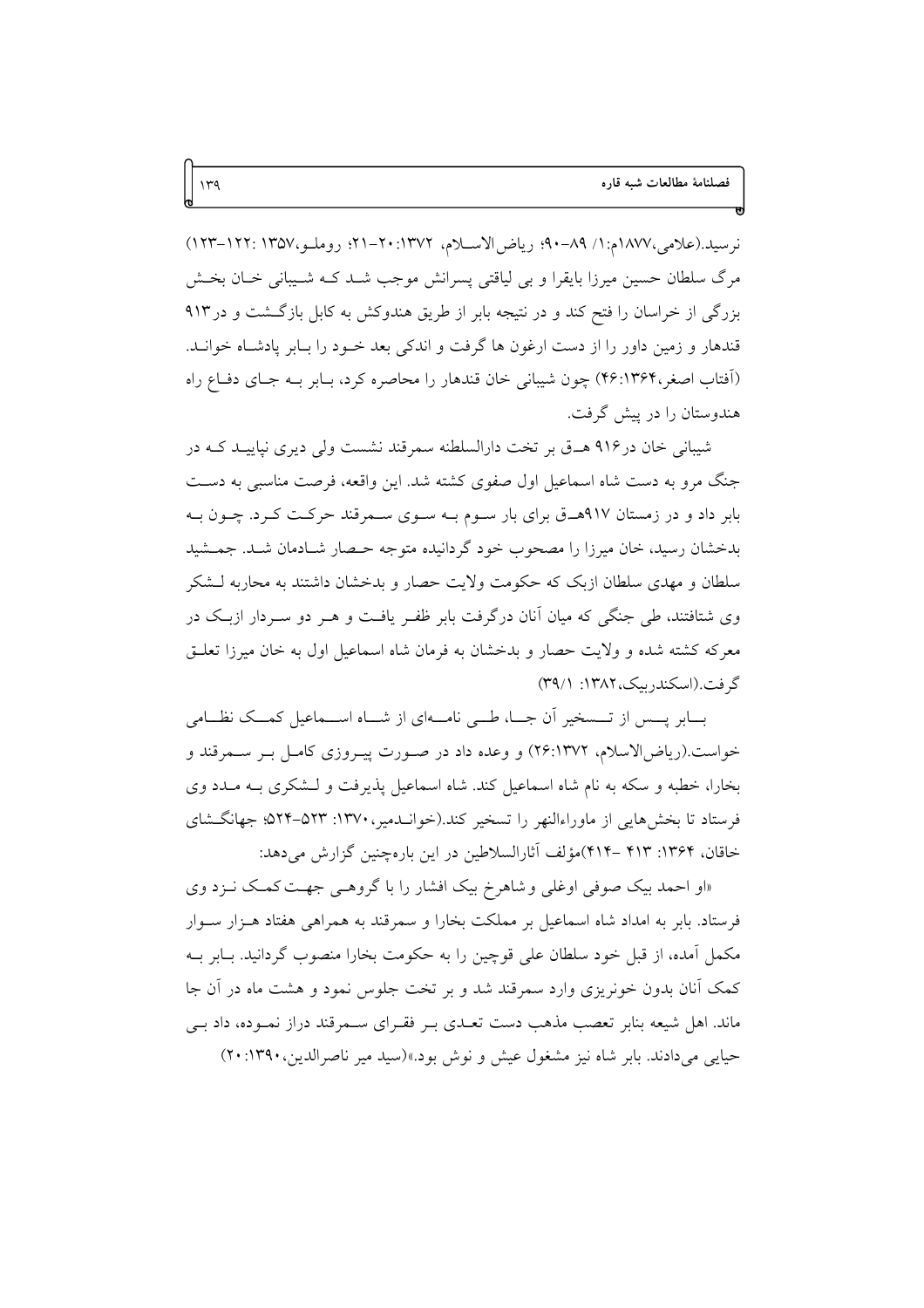بابر به امداد شاه اسماعیل با هفتاد هزار نفر به بخارا و سمرقند رفت و بدون خــونریزی وارد سمرقند شد، بر تخت جلوس نمود، خطبه اثنی عشری بنام نامی شاه اسماعیل خوانــد و هشت ماه در سمرقند ماند. (اسکندربیک، ۱۳۸۲: ۳۹/۱)

مردم سنیمذهب سمرقند ابتدا از جلوس او بر تخت سلطنت سمرقند خوشحال شـدند ولی بعد چون دریافتند او برای بدست آوردن کمک ایران، مذهب شیعه را پذیرفته و متعهـد گردیده که به سبک شیعه سکه زند، خطبه بخواند و ایـن تعهـدات را جامـه عمـل بپوشـاند (وهرام، ١٣٧٢: ٢٩۶)حتـى از تـاج و لبـاس قزلبـاش نيـز اسـتفاده كـرده، از اوبيـزار شــدند. (رياض الاسلام، ١٣٧٢: ٢٩)

از این رو بابر با توجه به متحد ایرانی اش، ناگزیر نیروهای کمکی ایرانی را از سمرقند با احترام و یاداش مرخص نمود وآنان را نزد شاه اسماعیل گسیل داشت. محمـدجان، ایــشک آقاسی باشی نجم ثانی، وکیل شاه اسماعیل، به دستور ارباب خود نجم ثانی و تحت فرمـان شاه با پیام های مهمی نزد بابر فرستاده شد. محمد جان بعـد از بازگـشت، بــه شــاه گــزارش دادکه بابر پس از فـتح ســمرقند و بخــارا بــهکمـک ايــران مغــرور گــشته و در نظـر دارد در ماوراءالنهر دعوی استقلال نماید.گزارش محمد جان، شاه اسماعیل را آزرده خاطر ساخت و او نجم ثانی را برای لشکرکشی و تنبیه مأمور کرد. از سوی دیگر بـه دنبـال مــرخص کــردن نیروهای ایرانی، بابر موقعیتش در سمرقند متزلزل شد زیرا ازبکان بـا جلـوس عبیـدالله خـان ازبک نیز که بعد از او بر تخت سلطنت شیبانیان قدرت فزایندهای یافتند و عبیـدالله خـان بــه نو شته مير سيد ناصرالدين:

«چون خبر پریشانی عباد و بلاد را شنید، بر آن شـد تــا بــه اسـتخلاص مملکـت بخــارا كوشد. چون از حدود صبرام و تاشكند به زيـارت حـضرت خواجـه احمـد يـسوى-قـدس سره- رفت و با اعمام خودمشورت کرد ولی هیچ یک از خانزادگان موافق حمله او بودند اما او عاقبت با پنج هزار نفرسوار خونخوار به نیت خـالص ودفـع روافـض جمـع شــده، عــازم ولايت بخارا گرديد» (ميرسيد ناصرالدين، ٢١:١٣٩٠)؛ چون بـه أن جـا رسـيد، حـاكم بخـارا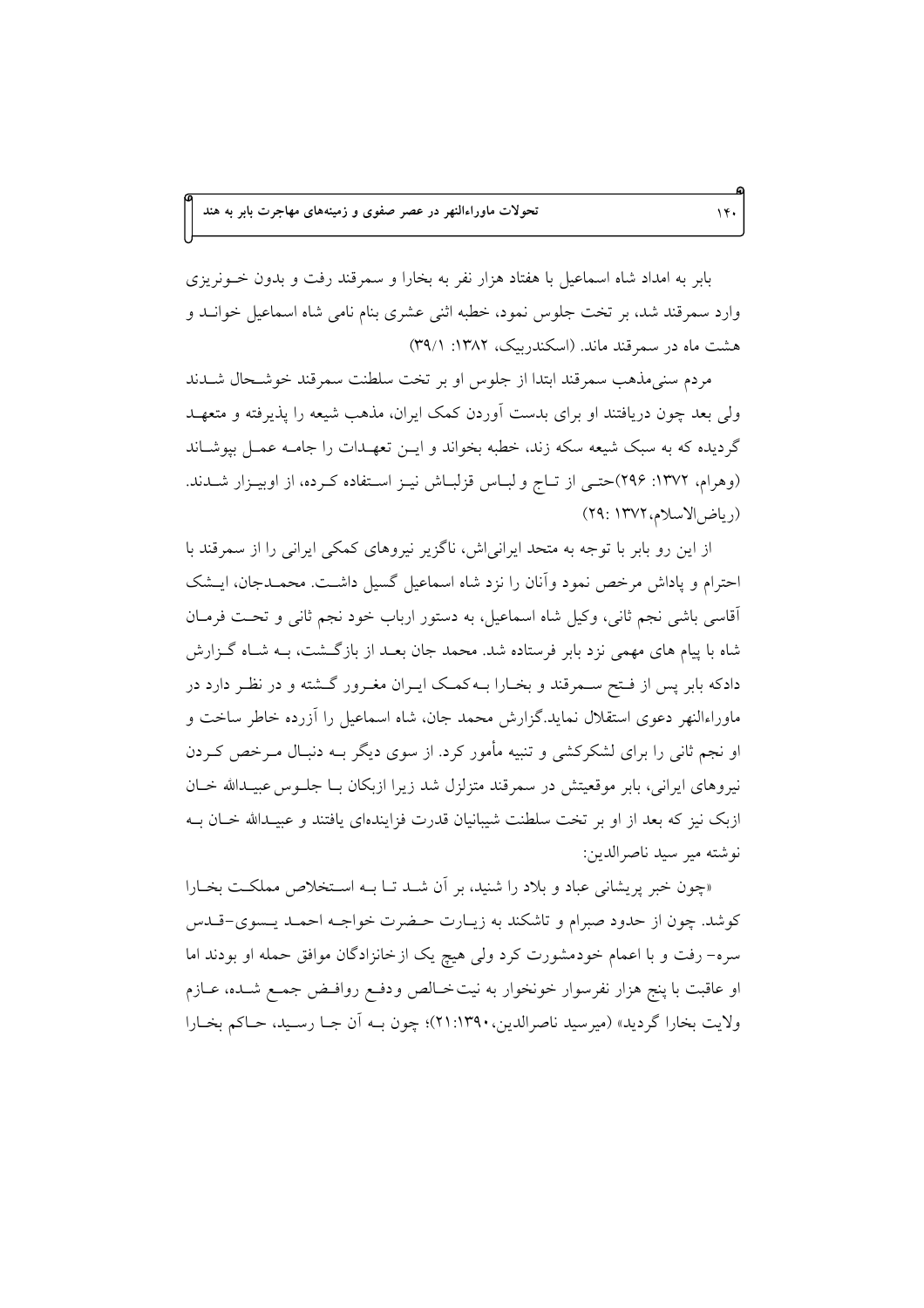صورت واقعه را به بابرشاه عریضه نمود. بابر در اندک فرصت با هفتاد هــزار ســوار جــرار از سمرقند بيرون أمد و به نوشته مير سيد ناصرالدين:

«چون عبیدالله خان عساکر ظفرِماًثر خود را به طرف تومان خیرآباد آورده، به کنار کـول ملک از برای رزم مهیا نمود، حاکم بخارا این معنی را حمل بـه فـرار نمـوده، بـه بـابر خبـر رسانید. بابر به چابکی هرچه تمامتر خود را به کنار کول مذکور رسانید. چون نظر به قشون خان افکند، دید که به سه هزار نمی رسد ولشکر حاضر رکاب او پنجـاه هـزار سـوار اسـت. اشارت به لشکر نمود که شکاریست در حیطه تسخیر درآمده، خان عـدالتنــشان – متــوکلا على الله- ياسخ انديشه از كثرت اعدا ننموده- لاحول و لا قوه الا بالله گويان بــر قلــب ســياه بابری زده، چنان کارزاری به وقوع آمده که دیده مریخ برین طارم فیروزهرنگ بـر خــونریزی مردان کارزار آفرین گفت. آن سپاه انبوه را در هم شکسته، رو به فرار نهادند. ظهور این فـتح و ظفر به عبيدالله خان در سنه ۹۱۸ بود.

| شـد جـانب سمرقند تازان به خيل استر                                             | بابر که داشت جولان بر توسن حلاوت                                                   |
|--------------------------------------------------------------------------------|------------------------------------------------------------------------------------|
| فالق عبيدالله خان است تاريخ جنگ بابر                                           | فــالقءبيدالله خان شــد در عرصه بخــارا                                            |
| چــون يــــار رافضـــي شـــد آمد و راند اثر                                    | اقبـال داشت بـابـر تـا بـود اهل سنت                                                |
| گفتـــه مــلائك آييــــن بــا مستعان فانصر                                     | يسارب عبيـد خان را پيوسته باد نصرت                                                 |
| «بعد ازین واقعه، عبیدالله خان مظفر و منصور به زیر تخت سلطنت بخارا جلــوس داد و |                                                                                    |
|                                                                                | سایه رأفت و مرحمت بر مفارق اهل بخارا بگسترانید و پس از ضبط و انتظام به فیروزمنــدی |
|                                                                                | تمام متوجه سمرقند گردید. چون موکب همایون به شهر سمرقند موصـول یافـت، ســلاطین      |
|                                                                                | اوزبک و اعمام آن جناب به نشاط و هزاران انبساط متوجه سمرقند گردیدند.                |

بعد از مواصلت فرحت خاصیت خان عدالت نشان در مقــام ادب و احــسان درآمــده از روی رأفت مملکت ماوراءالنهر را میان اعمام و اخوان به قدر رتبت و مرتبت قسمت نمود و هريک را به حکومت ولايتي و قصبه[اي] سرافرازي بخشيد. سمرقند را به عم عميم التفـات عزیز بزرگوار خود کوچکونجی خان تفویض کرد و خود به عز و اقبال عازم بخارا گردیــده، اعیان و اشراف استقبال نموده، بعداز شرف ملاقات بــه دارالــسلطنه بخــارای شــریف داخــل گر ديدند.» (ميرسيد ناصر الدين، ١٣٩٠: ٢٢-٢٣)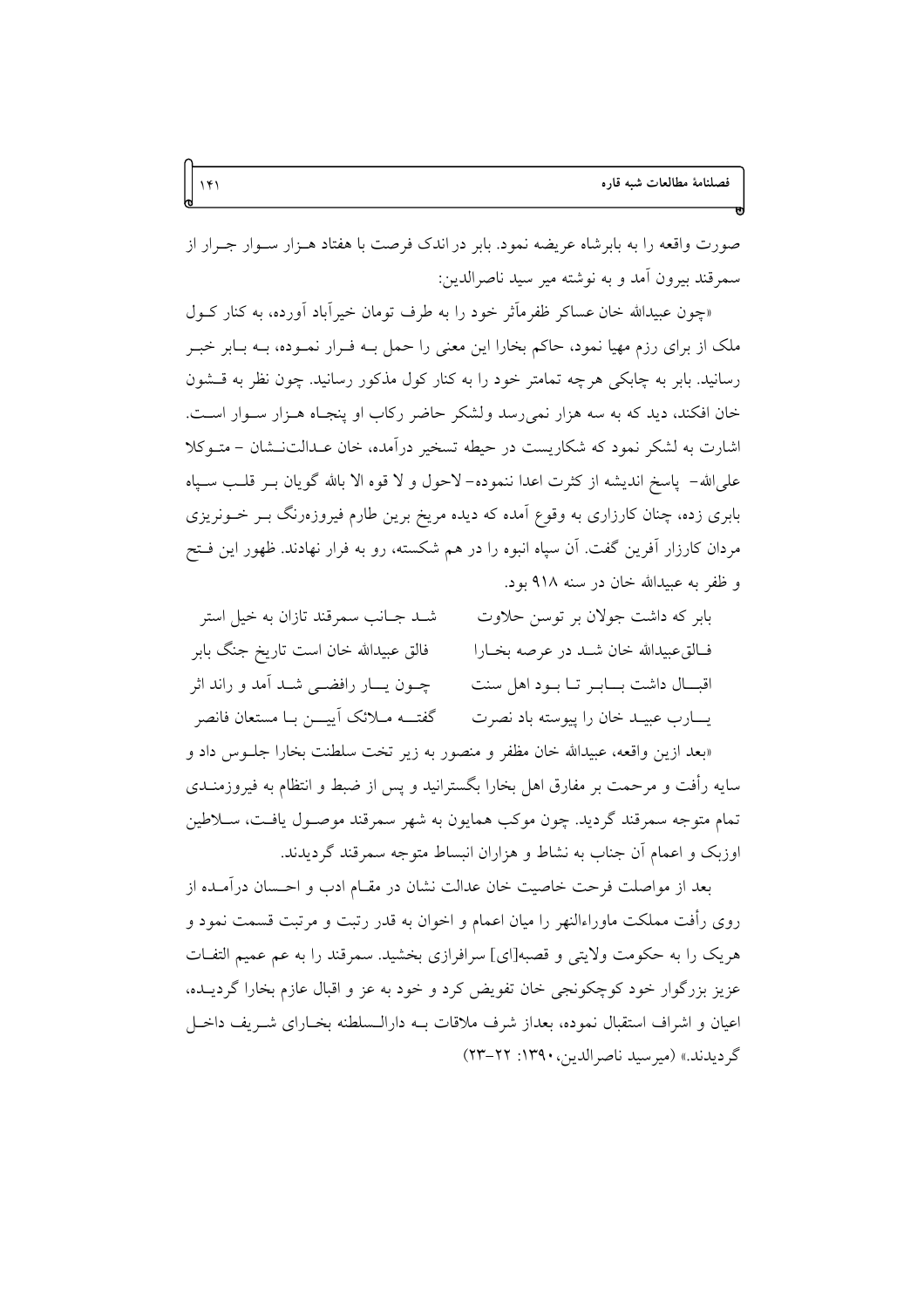بابر به دنبال شکست در این نبرد(صفر ۹۱۸ هـ ق)، به سمرقند رفت و بعـد بــه اتفــاق خانواده خود به حصار شادمان عقب نــشيني كــرد.(بــابر،١٣٠٨: ٣٥۶ –٣۵٨؛ علامــي،١٨٧٧م: ۹۱/۱؛ واصفي، ۱۳۴۹: ۳۶/۱)

با پیشروی ازبکان به طرف حصار شادمان(جمادیالاول ۹۱۸) بـابر آمـاده دفـاع شــد و برای دریافت کمک، سفیری نزد بیرام بیگ قرامانلو حاکم ایرانی بلخ گسیل داشت.

او نیز سیصد نفر نیروی کمکی برای بابر فرستاد. شاه اسـماعیل اول نیـز در ۹۱۸ هـــ ق یار احمد خان امیر نجم ثانی صدراعظم ایران را همرا هشتاد هزار(جهانگشای خاقـان، ۱۳۶۴: ۴۱۵؛ خواندمیر، ۱۳۷۰: ۱۴۴) و به نوشته میرزا حیدر دوغلات با شصت هزار لشکر به جانب ماوراءالنهر فرستاد.(دوغلات، ۱۳۸۳: ۱۶۸)

امیر نجم ثانی در ذی حجه ۹۱۷ به اتفاق حسین بیک لله، حـاکم هـرات، و امـراء عظـام خراسان و بیرام بیگ قرامانلو از آب آمویه عبور کرد. شنید عبیدالله سلطان و تیمور سلطان، از سلاطین ازبک، بر ماوراءالنهر مسلط شده اند، بنابراین از بابر خواست به سیاه او بییوندد.

بابر پذیرفت و از طرف حصار رسید و در تنگ جکجک در دربنـد آهنـین بـه سـیاه قزلياش ملحق شد. (جهانگشاي خاقان،۱۳۶۴(۲۲:۱۳۶

امیرنجم قلعه خزار را گرفت و مردم أن جا را قتلعام کرد، بعد ولایت قرشی را فـتح و قتلءام کرد و شیخم میرزا ازبک با قرب پانزده هزار نفر از سپاهیی و رعیت و جمـع کثیــری از سادات به قتل رسیدند.(اسکندربیک، ۱۳۸۲ : ۴۰/۱)سپس به سوی قرشی رفت، آن جـا را نیز گرفت و مردم اَن ناحیه را نیز قتل عام کرد. سپس بــه غجــدوان رفــت و اَن قلعــه را کــه محمــد تيمــور ســلطان و ابوســعيد ســلطان اقامــت داشــتند مــدت چهارمــاه در محاصــره گرفت.(جهانگشای خاقان، ۴۲۲:۱۳۶۴)

سرانجام پراکندگی نیروهای قزلباش و اختلاف امرا بـا امیـرنجم ثـانی از یـک طـرف و پیمان شکنی ها و قتل عامهای او (هندوشاه استرابادی،۱۳۷۲: ۱/ ۲۰۱) سبب دشـمنی میـان او و بابر شد.(روملو،١٣٥٧-١٧٣-١٧۴-١٧٤؛ خواندمير، ١٣٧٠: ١٤٨٨-١۵٠) از اين رو، اميـرنجم در نبـرد با ازبکان تنها مانـد و سـرانجام در ۳۰رمـضان ۹۱۸ هــــق/۱۲ نــوامبر ۱۵۱۲م در غجــدوان از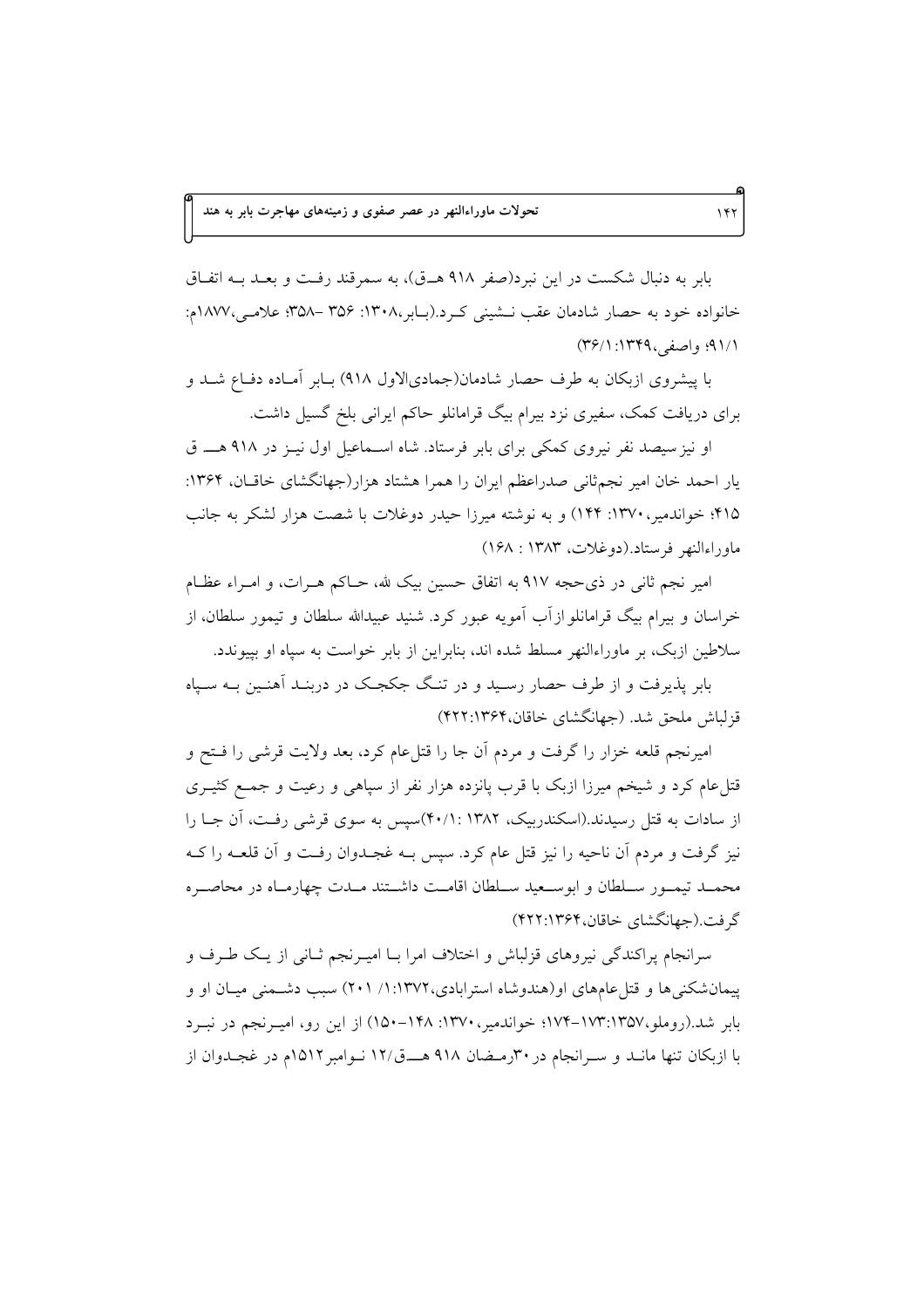محمد تیمور سلطان و ابوسعید سلطان ازبک شکست خورد و کشته شد.(اسکندربیک،۱۳۸۲: ۴۰/۱-۴۱؛ ریاضالاسلام، ۱۳۷۲: ۳۳-۳۴) بابر از غجدوان در اواخر ۹۲۰ هـ ق از بدخشان به کابل بازگشت اما یکی دو سال بعد دوباره عازم ایران شد.

چون محمد زمان میرزا نوه سلطان حسین میرزا بایقرا بلخ را گرفت ولی مدتی بعد یکی از بزرگان تابع خود که در پی ایجاد زمینهای برای مداخله بابر بود. از شهر بیرون رانـده شــد بابر بلخ را متصرف شد. محمدزمان میرزا نیز دسـتگیر و بــه کابــل اعــزام گردیــد. بــابر او را بخشید و یکی از دختـران خـود را بـه عقـد ازدواج او درآورد و وی را بـه حکومـت بلـخ گماشت. (رياض الاسلام، ٣٧:١٣٧٢)

بابر در ۹۲۶ هـ ق قندهار را در محاصره گرفت و ناحیـه گرمـسیر را تـصرف کـرد. در ٩٢٧هـ ق قندهار را از دست شجاع بيک ارغــون خــارج ســاخت، اَن ناحيــه را فــتح کــرد و حکومت اَن ناحیه را به پسر خود کـامران میـرزا داد.(گلبـدن بـیگم، ۱۳۸۳: ۳۷؛ خوانـدمیر، ۱۳۷۰: ۲۱۳–۲۱۱؛ محمد معصوم،۱۹۳۸:۱۱۱-۱۱۲) از آن جا که در آسیای مرکزی بـه دلیـل وجود ازبکان در شـرق و صـفویان کـه نیرومنـد شـده بودنـد توسـعه قلمـروش را دشـوار می ساخت، متوجه هندوستان شد (آفتاب اصغر،۱۳۶۴: ۱۶)که به قول خودش همیشه هـوس آن را در سرداشت. (بابر، ۱۳۰۸: ۱۷۷)

اگرچه از سال ۹۱۰ هــق این اندیشه را درسر داشت ولی در ۹۳۲هــق درجنگ بــا پــانی پت، لودیان را شکست داد ودهلی را فتح کرد(گلبدن بیگم، ۱۳۸۳: ۳۸) و در ۱۲رجب وارد شهر شـد و در روزجمعــه در مــسجد دهلــي بــه نــام او خطبــه خواندنــد.(هندوشــاه استرابادي،١٣٨٧: ١/ ٢٠٢–٢٠٣؛ روملـو،١٣٥٧-١٥٥٩- ٢٥٥؛ أفتـاب اصـغر،١٣۶۴: ۴۷)بــدين طریق امیراتوری بزرگ تیموریان هند معروف به «امیراتوری مغولان اعظم»را تأسیس کرد.

با جلوس شاه طهماسب اول صفوى بر تخت سلطنت، مدتى بعد بـابر سـفيرى بـه نـام خواجگی اسد را برای تبریک جلوس وی اعزام داشت. سفیر بـابر در اواخـر۹۳۳ هــــق بــه اتفاق نماینده شاه طهماسب به نام سلیمان آقا به همراه هدایا مراجعـت نمـود. (بــابر، ۱۳۰۸: ۵۶۶ و ۵۴۰؛ رياض الاسلام، ١٣٧٢: ۴۴)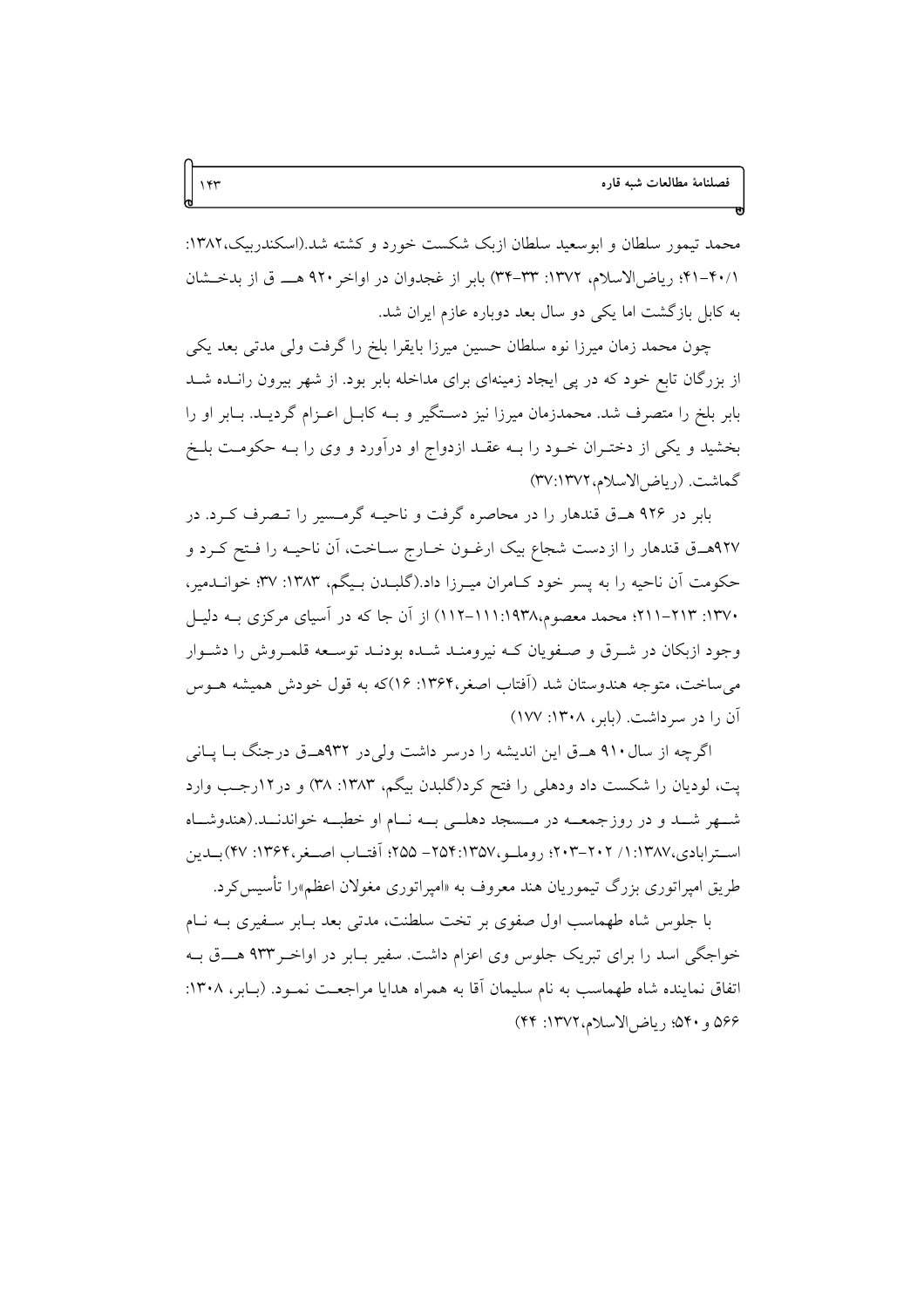شاه طهماسب با پیروزی در نبرد جام و شکست ازبکان ترتیبی داد تا گزارشی رسمی از این پیروزی به بابر ارسال شود. حرکت حسن چبلی رئیس هیأت سفارت ایران به دلایلی بــه تأخیر افتاد. یک گروه پیشرو که شامل دو سفیر جوان بودند به دربار رسیدند. حــسن چلبــی نیز در ۱۵ جمادیالاول ۹۳۵ هـق وارد هند شد.(ریاض الاسلام،۱۳۷۲: ۴۷)

در دوسال آخر عمر بابر ظاهرا سفیر دیگری بین ایران و هند نیامد و در بـابر نامــه هــم اشارهای به این موضوع نشده است. با فتح دهلی، افغان ها که در جنگ پـانی پـت شکـست خورده بودند و برای استرداد سلطنت از دست رفته خود تلاش می کردند، در جونیور قـوای خود را متمرکز کردند اما بر اثر تلاش های بابر و ولیعهدش، همایون، ره به جایی نبردند.

از سوی دیگر رانا سانگا، یادشاه هندوی چیتور، اتحادیهای از راجیوتان و افغانــان علیــه بابر تشکیل داد و امیراطوری نوبنیاد تیموری را تهدید کرد. در۹۳۳ هــق رانــا ســانگا همـراه محمود خان لودهی، برادر امپراطور مقتول هند، برای بر انداختن تیموریان به آگـره رفـت و در حوالی فتحپور سیکری با بابر جنگید اما شکست خورد.

پس از این فتح بزرگ بابر را «غازی» خواندند.(نظامالدین،<mark>۱۹۳۱</mark> :۲/ ۲۰–۲۶ و ۹۶) بــابر بعد از اين فتح، فتوحات خود را ادامه داد، اغلب قلاع و استحكامات مهم راجپوتان و مناطق افغاننشین هندوستان را ضمیمه ی سلطنت خود نمود، تا بنگال پیش رفت و دولتی نیرومنـد بنیاد نهاد و سرانجام در ۵ جمادیالاول ۹۳۷ هـ ق در آگره درگذشت. (گلبـدن بـیگم،۱۳۸۳: ۵۲ ؛ آفتاب اصغر، ۱۳۶۴: ۴۸)

او را در کابل در مکان<sub>ی</sub> موسوم به قدمگاه به خاک سـپردند.(نظــام|لــدین،<mark>۱۹۳۱:</mark> ۲/ ۲۶– ۲۷) بابر، پیش از وفات قلمرو امپراطوری تیموریان را که از بخارا تا سواحل بنگـال وسـعت داشت، <mark>بین چهار پسر خود تقسیم کرد که</mark> حدود ۳۵۰ سال بر سراسر یا بخشهـایی از شــبه قاره هند به فرمانووايي پرداختند.

 $155$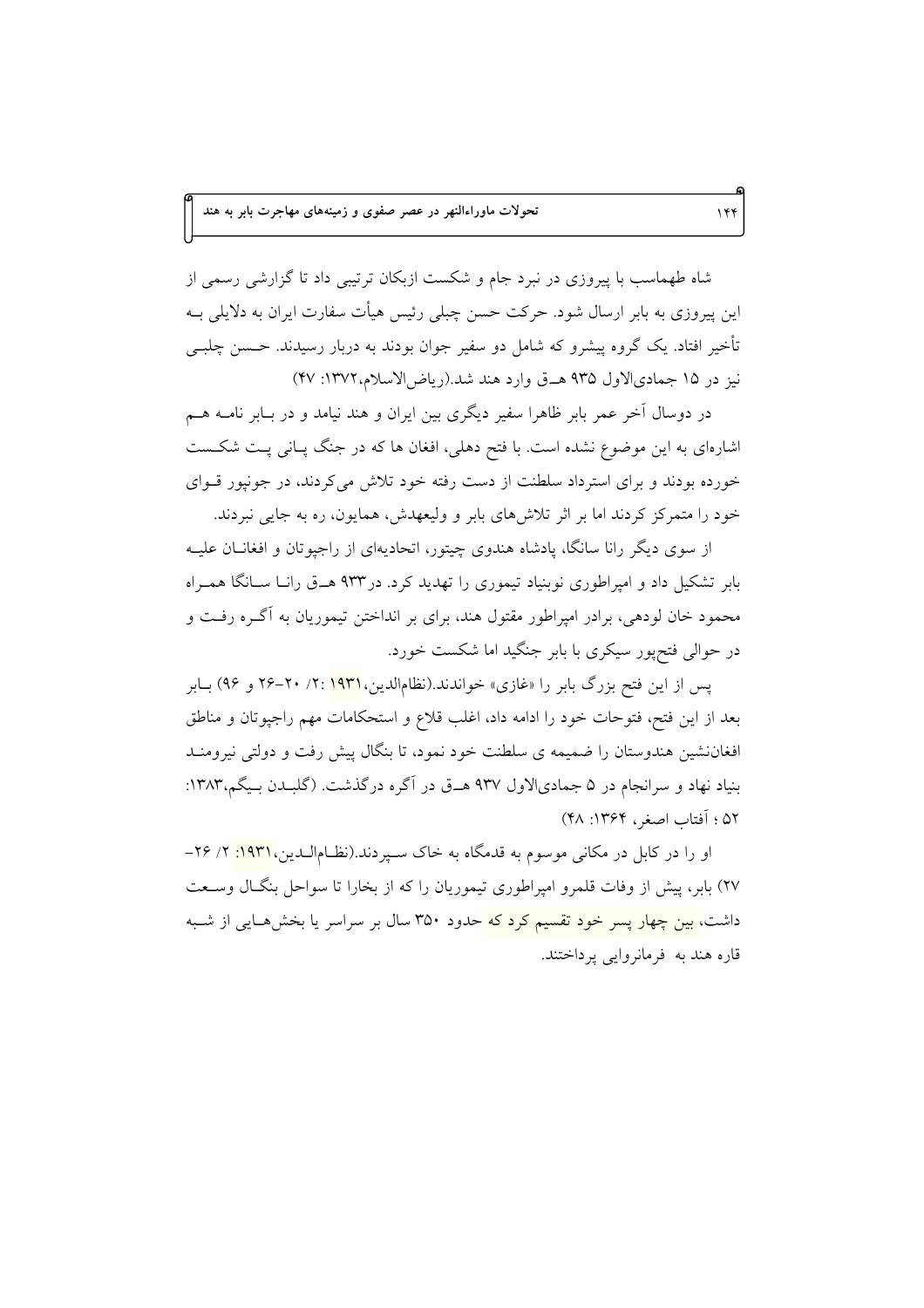### نتيجه

منطقه ماوراءالنهر با توجه به اهمیتی که از دیر بـاز داشـت، درعـصرصـفوی جولانگـاه رقابت و تاخت و تاز ازبکان و صفویان شد. سمرقند و بخارا نیز از سویی شاهد درگیـری و نبردهای میان ظهیرالدین محمد بابر ودیگر بازماندگان خاندان تیموری و ازطرف دیگرمیــدان جنگ شیبکخان ازبک و بابر و صفویان بود. این امرسبب شد تا این نـواحی بـین نیروهـای متخاصم دائما دست به دست بچرخد. شکست آخر بابر و عدم پیروزی وی بـرســرتــصرف سمرقند عاقبت سبب شد او از تسخير اين ناحيه منصرف شـده، از ميـدان رقابت با ازبكان و صفويان بيرون رفته به هندرود و در أن جا سلسله تيموريان هند را تأسيس كند.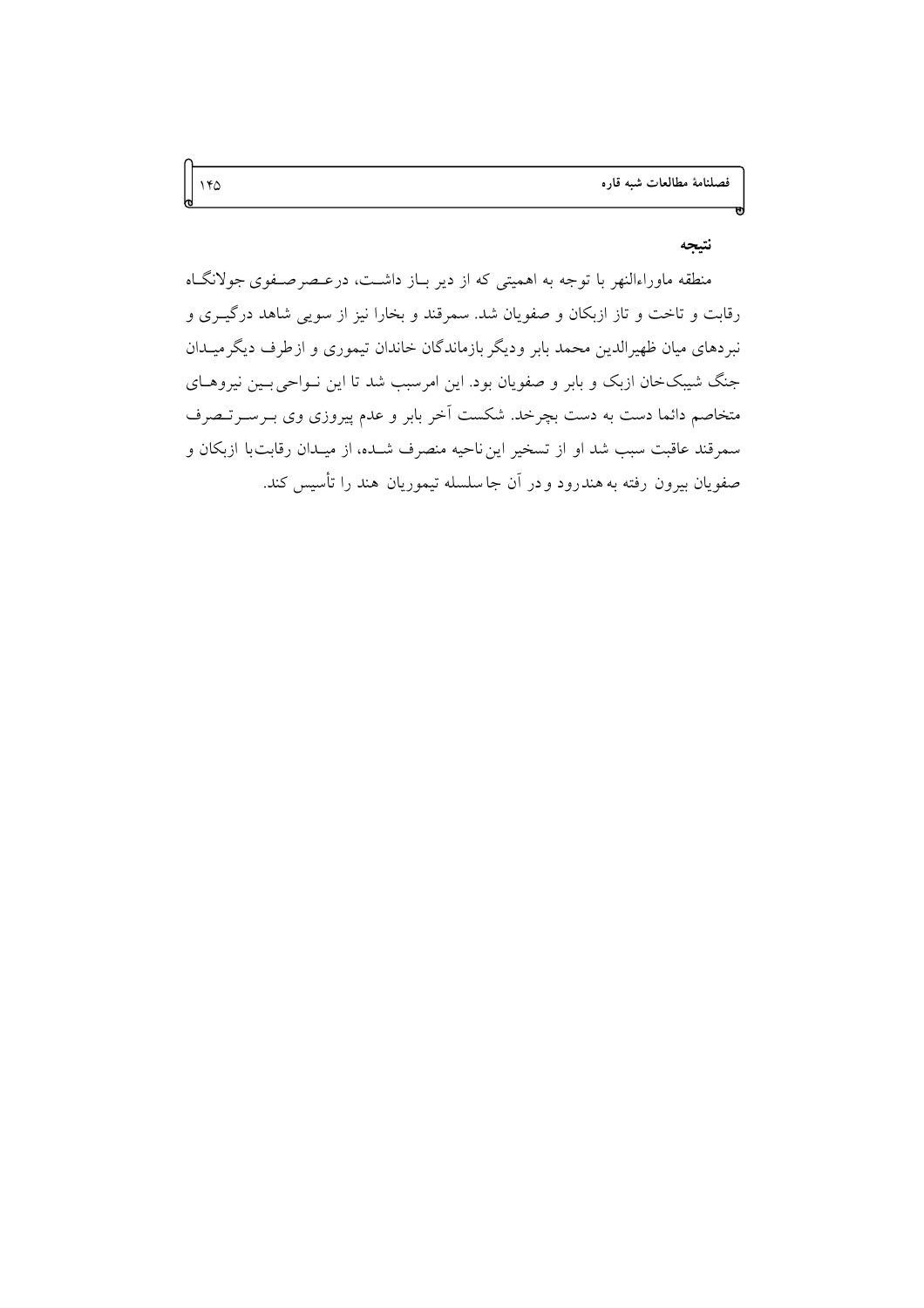# منابع

۱– آفتاب اصغر، **تاریخ نویسی در هند و پاکستان**، لاهور: خانـه فرهنـگ جمهـوری اسـلامی ایران، ۱۳۶۴.

۲– اسکندر بیگ ترکمان<mark>، تاریخ عالم آرای عباسی،</mark> زیر نظر ایرج افشار، چــاپ ســوم ،تهــران: اميركبير، ١٣٨٢.

٣- بابر،ظهيرالدين محمد، **بابرنامه**، ترجمــه عبــدالرحيم خــان خانــان، بمئبــي: بــي نــام ناشــر، ۱۳۰۸ق.

۴- بخاری،حافظ تنش بن میر محمد، عبدالله نامـه (شـرفنامه شـاهی)،نـسخه خطـی مدرسـه <mark>سيهسالار</mark>، ۱۶۷۵خ<mark>.</mark>

۵- خواندمير، غياثالدين بن همامالدين الحسيني، حبيبالسير في اخبار افراد بــشر، جلـد ۴، زير نظر محمد دبيرسياقي، تهران: خيام، ١٣٥٣.

۶- خواندمیر، امیرمحمود، ایران در روزگار شـاه اسـماعیل و شـاه طهماسـب صـفوی، بـه کوشش غلامرضا طباطبایی، تهران: بی نام ناشر، ۱۳۷۰.

۷– دوغلات، میرزا حیدر، **تاریخ رشیدی**، تصحیح عباسقل<sub>ی</sub> غفاری فـرد، تهـران: نــشر میــراث مكتوب، ١٣٨٣.

۸- روملو،حسن بیک، احسنالتواریخ، بـه کوشـش عبدالحـسین نـوایی، تهـران: نـشر میـراث مكتوب، ١٣۵٧.

۹- رياض[لاسلام، **تاريخ روابط ايران و هند**، ترجمه محمدباقر آرام و عباسقل<sub>ی</sub> غفـاری فـرد، تهران: اميركبير، ١٣٧٣.

۱۰- سید میرناصرالدین بن سید امیر مظفر خان، آ**ثارالسلاطین**، به اهتمام کریم نجفـی برزگـر، دهلي نو، ۱۳۹۰.

١١- علامي، ابوالفضل، اكبرنامه، به كوشش مولوي احمـدعلى و مولـوي عبـدالرحيم، كلكتـه،  $\cdot \wedge \wedge \vee \vee$ 

۱۲- علامی، ابوالفضل، **اکبرنامه**، به تصحیح غلامرضا طباطبای<sub>ی</sub> مجد، تهران: مؤســـــــه مطالعــات و تحقیقات فرهنگی، ۱۳۷۲.

 $149$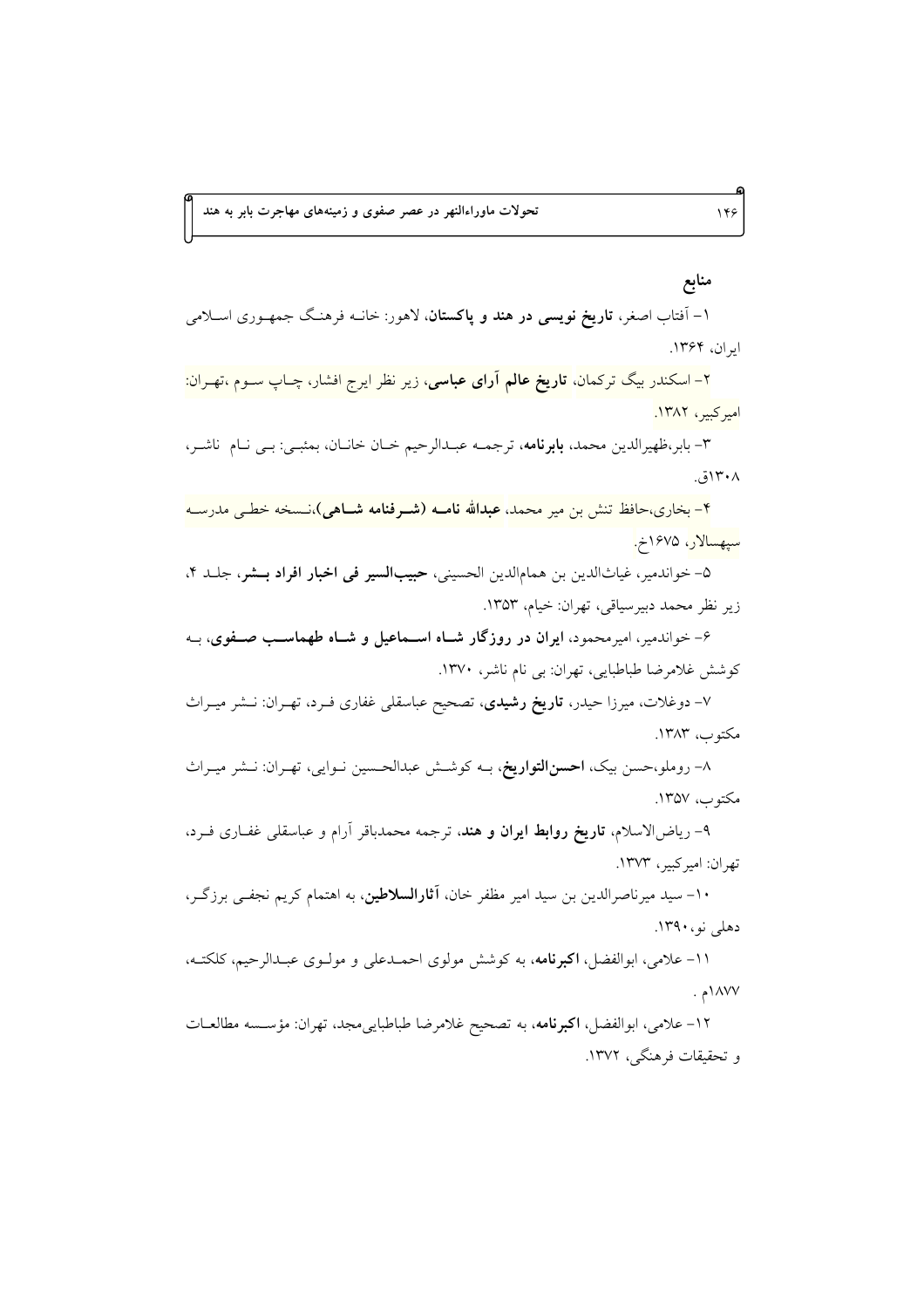۱۳- فردوسی، ابوالقاسم، **شاهنامه**، تصحیح ژول مول، چاپ ســوم، تهــران: انتــشارات شــرکت کتاب های جیبی، ۱۳۶۳ .

۱۴- فروزانی، سید ابوالقاسم، "جغرافیای تاریخی فرا رود"، **ایران شناخت**، ش. ۹: ۲۲۱-۱۸۰،  $\gamma$ 

۱۵- گلبدن بیگم، همایون نامه، به کوشش ایرج افشار، تهـران: بنیـاد موقوفـات دکتـر محمـود افشار، ١٣٨٣.

۱۶- محمد ياربن عرب قطغان، مسخرالبلاد، تصحيح نـادره جلالـي، تهـران: مركـز يژوهـشي مبراث مكتوب،١٣٨٥.

۱۷- محمدمعصوم، **تاریخ سند مشهور به تاریخ معصومی**، به تصحیح دکتر عمـر محمـد داود پته: پونا، ۱۹۳۸م .

۱۸- ناشناس، **جهانگشای خاقان**، به اهتمام الله دتا مضطر، اسلامآباد: مرکز تحقیقـات فارســی ابران و پاکستان، ۱۳۶۴.

<mark>١٩- نظامالدين احمد، طبقات اكبرى، كلكته: انجمن آسيايي</mark>، ١٩٣١م<mark>.</mark>

۲۰– هندوشاه استرابادی، محمدقاسم<mark>، تاریخ فرشته،</mark> به تـصحیح محمدرضــا نـصیری، تهــران: انجمن آثار و مفاخر فرهنگی،ج اول، ۱۳۸۷

۲۱– واصفی، محمود، **بدایع الوقایع**، به کوشش الکساندر بلدرف، تهران: ب<sub>ی</sub> نام ناشر، ۱۳۴۹. ۲۲- ورهرام، غلامرضا، **تاریخ آسیای مرکزی در دوران اسلامی**، تهران: بنیـاد پـژوهش هـای اسلامي، ١٣٧٢.

#### **References**

1- Aftab Asghar.Tarikhnevisi-e Farsi dar Hend va Pakestan. Lahore: Cultural House of I.R.Iran, 1985.

2- Allami, A. Akbar-Nameh. Edited by Molavi Ahmed Ali and Molavi Abdul-Rahim, Culcatta, 1877.

3----------. Akbar-Nameh. Edited by Gholam-Reza Tabatabaei Majd, Tehran: ISCR, 1994.

4-. Babur, Z.M. Babur-Nameh. Translated into Persian by Abdul-Rahim Khan Khanan, Bombay: no publisher (n.p.), 1929.